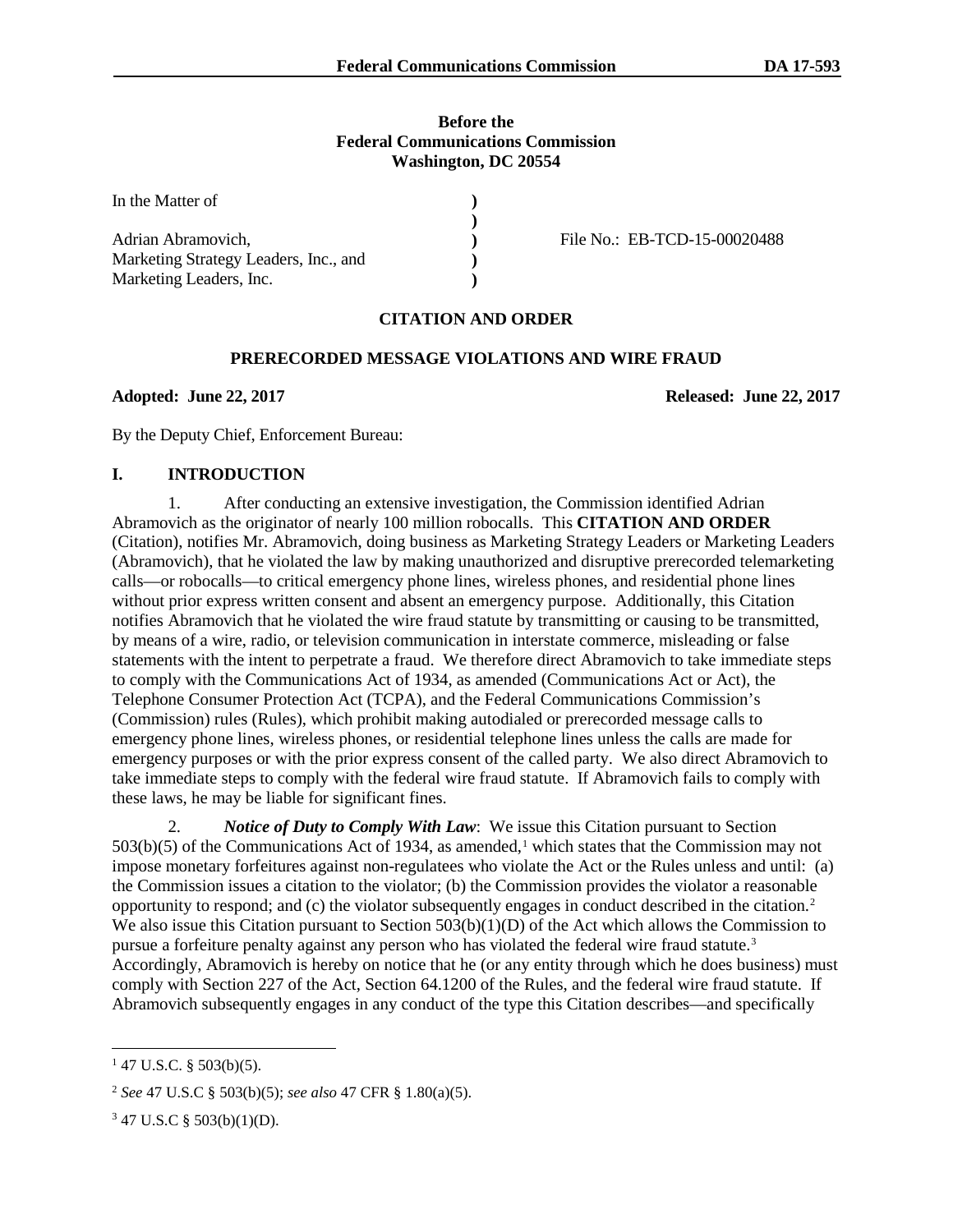any violation of the Act and Rules that govern solicitations, prerecorded, and autodialed telephone calls<sup>4</sup> and the federal wire fraud statute<sup>5</sup>—Abramovich may be subject to further legal action, such as civil penalties, including substantial monetary forfeitures.<sup>6</sup> In assessing such forfeitures, the Commission may consider both the conduct that led to this Citation and the conduct following it.7

### **II. BACKGROUND**

3. Making autodialed or prerecorded calls—better known as robocalls—to emergency telephone lines or to consumers' wireless phones and residential telephone lines without consent is illegal. For more than two decades, Congress and the Commission have worked to protect consumers from these illegal, unwanted, and disruptive calls. Despite these and other efforts, robocalls continue to be the number one consumer complaint to the Commission. As technology has improved, these calls have become more prevalent, more threatening, and harder to stop. It is now easier than ever for nefarious robocallers to use spoofing technology to mask their true identities, tricking consumers into answering the call and trusting the caller, while evading detection.

4. The evidence indicates that Abramovich is the perpetrator of one of the largest—and most dangerous—illegal robocalling campaigns that the Commission has ever investigated, making nearly 100 million robocalls in just a three-month period. As explained in greater detail below, Abramovich engaged in regular mass-robocalling campaigns during 2015 and 2016 that bombarded American consumers and repeatedly disrupted a critical telecommunications service used by hospitals and emergency medical providers. Abramovich's mass robocalling campaigns violate the Communications Act, and his misrepresentations in the prerecorded messages constitute criminal wire fraud.

## **A. Consumer Complaints About Robocalls Offering "Discounted" Travel Services**

5. In recent years, consumers have complained about receiving spoofed robocalls offering "discounted" holiday vacations and cruises to popular destinations in Mexico, the Caribbean, and Florida. The calls appear as local numbers on caller ID systems, often tricking consumers into answering.<sup>8</sup> When

<sup>5</sup> 18 U.S.C. § 1343.

<sup>6</sup> We reference Adrian Abramovich and the companies that he owns and controls as one and the same. Abramovich has formed 12 corporations in Florida over the past two decades, many of which only existed for one year before he dissolved them. He has operated the following companies: Alphavision, Inc. (July 23, 1997 to Jan. 14, 2002); Telsur Communications, Inc. (June 18, 1999 to Dec. 18, 2003); Promociones Y Saldos de Remate de Mercancias Enterprise, Inc. (Sept. 12, 2002 to Sept. 19, 2003); Horizontes Promociones, Inc. (Apr. 7, 2003 to Oct. 1, 2004); Marketing Leaders, Inc. (Apr. 28, 2005 to Sept. 18, 2006); One Destinations, Inc. (July 2, 2007 to Sept. 2, 2011); One Destinations Telecom, Inc. (Jan. 5, 2009 to Sept. 23, 2011); Mundidiomas, Inc. (Apr. 28, 2009 to Sept. 23, 2011); Medical Imaging Equipment, Inc. (July 20, 2012 to Sept. 27, 2013); Marketing Strategy Leaders, Inc. (Mar. 10, 2004 to Jan. 29, 2016); Emerald Media, Inc. (Sept. 21, 2015 to present); Exclusive Leads Services, Inc. (Sept. 21, 2015 to present). In nearly every case, Abramovich was the sole incorporator, officer, and director; at a minimum, he controlled each of these companies. The listed addresses for the corporations appear to match residential addresses associated with Abramovich. Thus, hereinafter, all references to Abramovich include Mr. Abramovich personally and the companies that he owns or controls.

<sup>7</sup> *See* S. Rep. No. 95-580, 95th Cong., 1st Sess. at 9 (1977) (explaining that a person or entity that has been issued a citation by the Commission that thereafter engages in the conduct for which the citation was issued, the subsequent notice of apparent liability "would attach not only for the conduct occurring subsequently *but also for the conduct for which the citation was originally sent*") (emphasis added).

<sup>8</sup> As part of the investigation, Bureau staff spoke with consumers who confirmed these same sentiments, namely extreme frustration and annoyance about these spoofed calls. One consumer said she uses her cellular phone for

(continued….)

 <sup>4</sup> See 47 U.S.C. § 227; 47 CFR § 64.1200. Section 227 was added to the Communications Act by the Telephone Consumer Protection Act of 1991, Pub. L. No. 102-243, 105 Stat. 2394 (codified at 47 U.S.C. § 227), and is most commonly known as the TCPA. The TCPA and the Commission's rules restrict a variety of practices that are associated with telephone solicitation and the use of the telephone network to deliver unsolicited advertisements or prerecorded and autodialed telephone calls.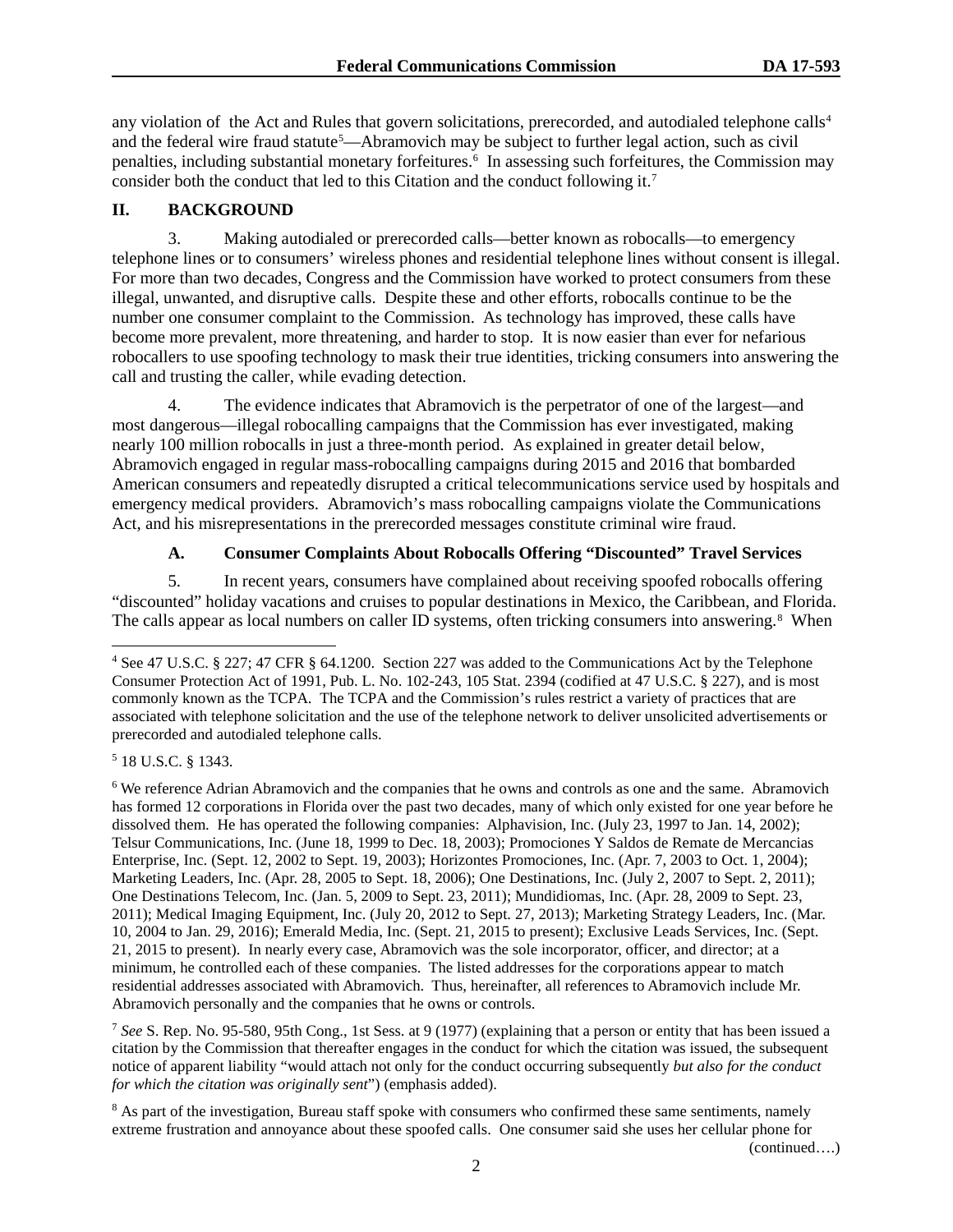consumers answer the call, they hear a prerecorded message instructing them to "Press 1" to hear more about an "exclusive" vacation deal offered by a well-known travel or hospitality company such as TripAdvisor, Expedia, Marriott, or Hilton. Consumers are then transferred to a call center, where live operators attempt to sell the consumer one or more "discounted" vacation packages (usually involving timeshare presentations), but are not affiliated with the well-known and trusted brands presented to the consumer during the prerecorded message. Some consumers report receiving these calls multiple times per week and have stated:

- My cellphone is on the do not call registry. For the last couple of months I have been receiving robocalls to my cellphone [sic]—typically one per weekday. The robot claims that I have "been preselected by Marriott for a free night stay . . ."9
- I'm on the do-not-call list, and I get telemarketing robo-calls to my cell phone every 2 hours. It's unbelievably infuriating. . . . All of them are a recording to either to [sic] redeem a Marriott vacation or to refinance my credit card debt.<sup>10</sup>
- I have daily—sometimes multiple times daily—inbound spoofed calls (same area code and prefix as my own phone number) purporting to be from [M]arriott, [P]riceline, etc. [F]irst a recorded voice, then a human 'check' to make sure I'm 'older than 30,' then a handoff to the salesperson.<sup>11</sup>
- I've received multiple calls from a robo-dialer claiming to be associated with Marriott Hotels within the past week. Each call offers the option to "press 2" to be removed from their calling list, but I've used this option every time and it is not producing any change in call frequency. I am also already on the federal do-not-call list.12
- I have been getting at least three or four calls a week from the last several months from these Marriott Hotel "free trip" jokers. I always hang up when I here [sic] the cheesy auto voice, but even when I miss the call I am miffed that my cell phone is getting clogged from "missed call" notifications from these scumbags! They always have the same area code and first three digits as my own cell phone.... PLEASE TRACK DOWN THESE JERKS!<sup>13</sup>

6. In April 2016, TripAdvisor, Inc.14 contacted the Commission's Enforcement Bureau (Bureau) to report that it had received a number of consumer complaints about robocalls that invoked the TripAdvisor name without TripAdvisor's knowledge or authorization. Specifically, consumers reported

<sup>(</sup>Continued from previous page)

business and cannot afford to not pick up a local call because it might be a client or business lead. She complained that these robocalls distract her from her work and waste her time. Declaration of Daniel Stepanicich, February 13, 2017 (on file in File No. EB-TCD-15-00020134) at 11 (Declaration of Daniel Stepanicich).

<sup>9</sup> Zendesk Complaint #1370065 (Dec. 28, 2016).

<sup>10</sup> Zendesk Complaint #1364829 (Dec. 22, 2016).

<sup>11</sup> Zendesk Complaint #1330923 (Nov. 28, 2016).

<sup>12</sup> Zendesk Complaint #1297041 (Nov. 1, 2016).

<sup>13</sup> Zendesk Complaint #1382236 (Jan. 5, 2017).

 $14$  TripAdvisor, Inc. (TripAdvisor) is a publicly traded U.S. advice and information company that offers usergenerated reviews of travel accommodations, restaurants and tourism attractions. *See* TripAdvisor, *About TripAdvisor*, https://tripadvisor.mediaroom.com/us-about-us (last visited June 19, 2017). TripAdvisor provides a portal for third party travel provider partners to promote their services, but does not itself sell any travel tickets or vacation packages. *Id.* ("TripAdvisor [] is not a booking agent or tour operator, and does not charge any service fees to users of our site.").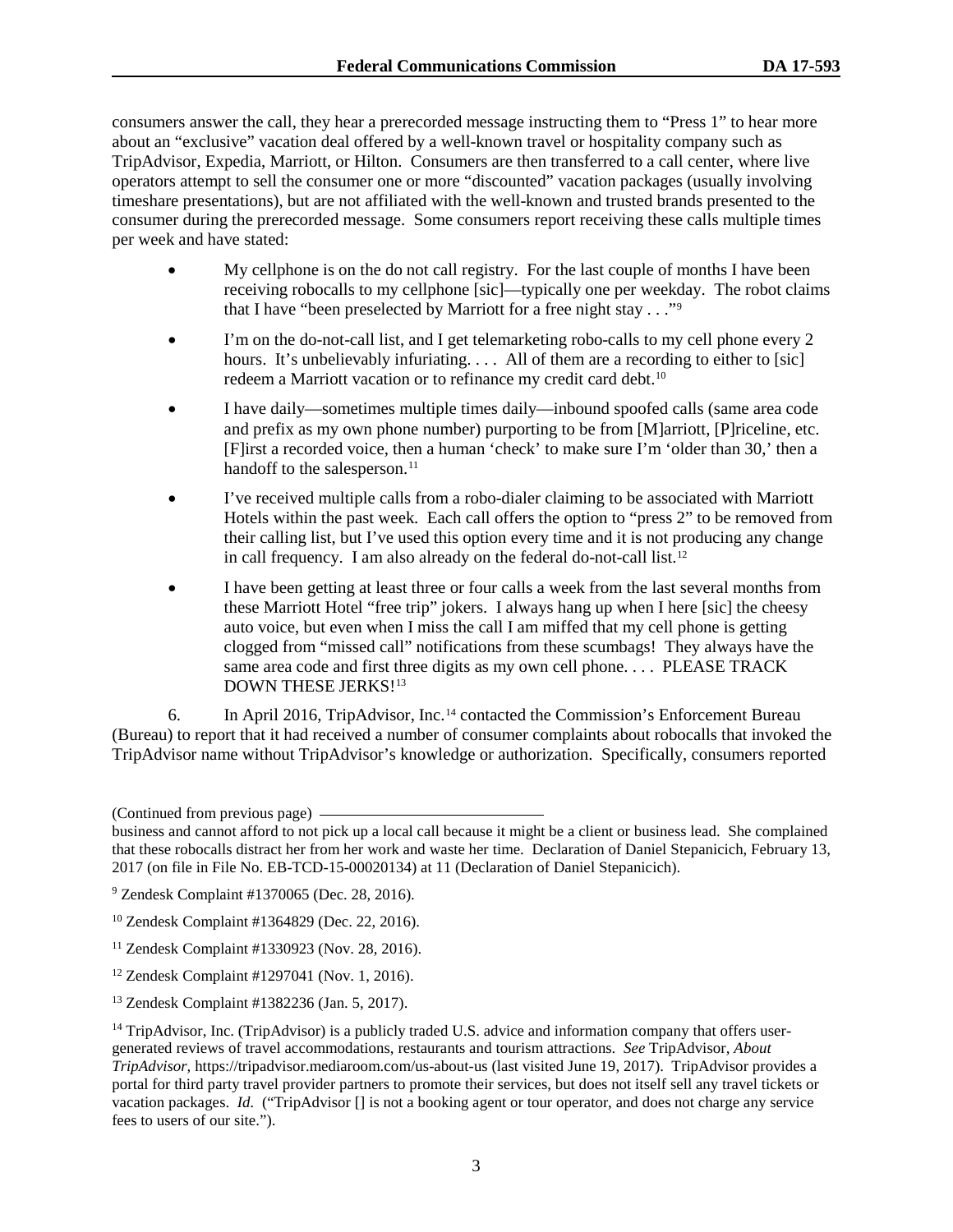receiving unwanted calls with prerecorded messages claiming to be on behalf of TripAdvisor.<sup>15</sup> In response to these complaints, TripAdvisor launched an independent investigation and determined that the robocalls directed consumers to various websites purporting to be travel companies.<sup>16</sup> Furthermore, TripAdvisor's investigation found that these travel companies contracted with one of Abramovich's Florida-based companies, called Marketing Strategy Leaders, to place the robocalls.<sup>17</sup>

Both TripAdvisor and the Commission found evidence of common control of the various 7. travel companies including identical webpage content, shared web hosting servers, and shared contact information.<sup>18</sup> TripAdvisor's investigator found that these websites are linked to a group of current and former senior executives and managers at the Sunset World Group—a Mexican hotel and resort chain.<sup>19</sup> Based on the information that TripAdvisor obtained in its investigation, the robocalling fraud scheme works as follows: Abramovich, as the service provider and lead generator, makes robocalls to American and Canadian consumers. If the robocall recipient answers and presses "1" for more information, then he or she is directed to one of several different travel agencies (such as Holiday Sands International) that have contracted with Abramovich to receive calls generated by his network. In actuality, the travel agencies were fronts for one or more Mexican-based call centers engaged in selling timeshares and vacation packages to various Mexican timeshare facilities.<sup>20</sup>

#### **B. Disruptions to Emergency Medical Pager Network**

8. In 1991, Congress passed the TCPA to prohibit certain autodialed and prerecorded calls to emergency lines, wireless, and residential telephone lines.<sup>21</sup> Chief among the complaints cited at that time was that "automated calls are placed to lines reserved for emergency purposes, such as hospitals and fire and police stations" and that "some automatic dialers will dial numbers in sequence, thereby tying up all the lines of a business and preventing any outgoing calls."<sup>22</sup> Congress noted that such calls were not only a nuisance, an invasion of privacy, and an impediment to interstate commerce, but also a serious threat to public safety.<sup>23</sup> In 1992, the Commission adopted rules implementing the TCPA.<sup>24</sup>

TripAdvisor did not make the offending robocall. Id.

<sup>16</sup> Some of the websites included sunpricevacations.com, pricelesstimes.com, and holidaysandsinternational.com. Declaration of

<sup>17</sup> Id. According to the Florida Secretary of State corporate filing web database, Abramovich dissolved Marketing Strategy Leaders on January 29, 2016. The Commission's investigation, however, found call data records for Marketing Strategy Leaders as recent as December 31, 2016. See Carrier Call Detail Records, January 11, 2017 (on File No. EB-TCD-15-00020134) (Call Detail Records).

<sup>18</sup> Declaration of

 $19$  Id.

 $20$  Id.

 $^{22}$  *Id.* at 2.

<sup>&</sup>lt;sup>15</sup> These unauthorized calls caused undue harm to TripAdvisor's brand and reputation in the minds affected consumers. In one complaint, a consumer appeared particularly outraged that "TripAdvisor" was contacting them:

I JUST RECEIVED AN UNSOLICITED ROBOCALL TO MY PERSONAL PHONE NUMBER THAT IS ON A DO NOT CALL LIST. THAT CALL STATED THAT IT WAS ON BEHALF OF TRIP ADVISORS TRYING TO SELL ME SOMETHING. IF I EVER GET A CALL LIKE THAT AGAIN, I WILL CONTACT THE FCC AND I WILL OPEN THE GATES OF HELL ON TRIP ADVISORS. NEVER NEVER NEVER NEVER CALL ME LIKE THAT AGAIN. EVER. GOT IT. Declaration of , Apr. 4, 2017 (on file in File No. EB-TCD-15-00020134) (Declaration of

<sup>&</sup>lt;sup>21</sup> Pub. L. No. 102-243 (1991).

<sup>&</sup>lt;sup>23</sup> See S. Rep. No. 102-178 (1991).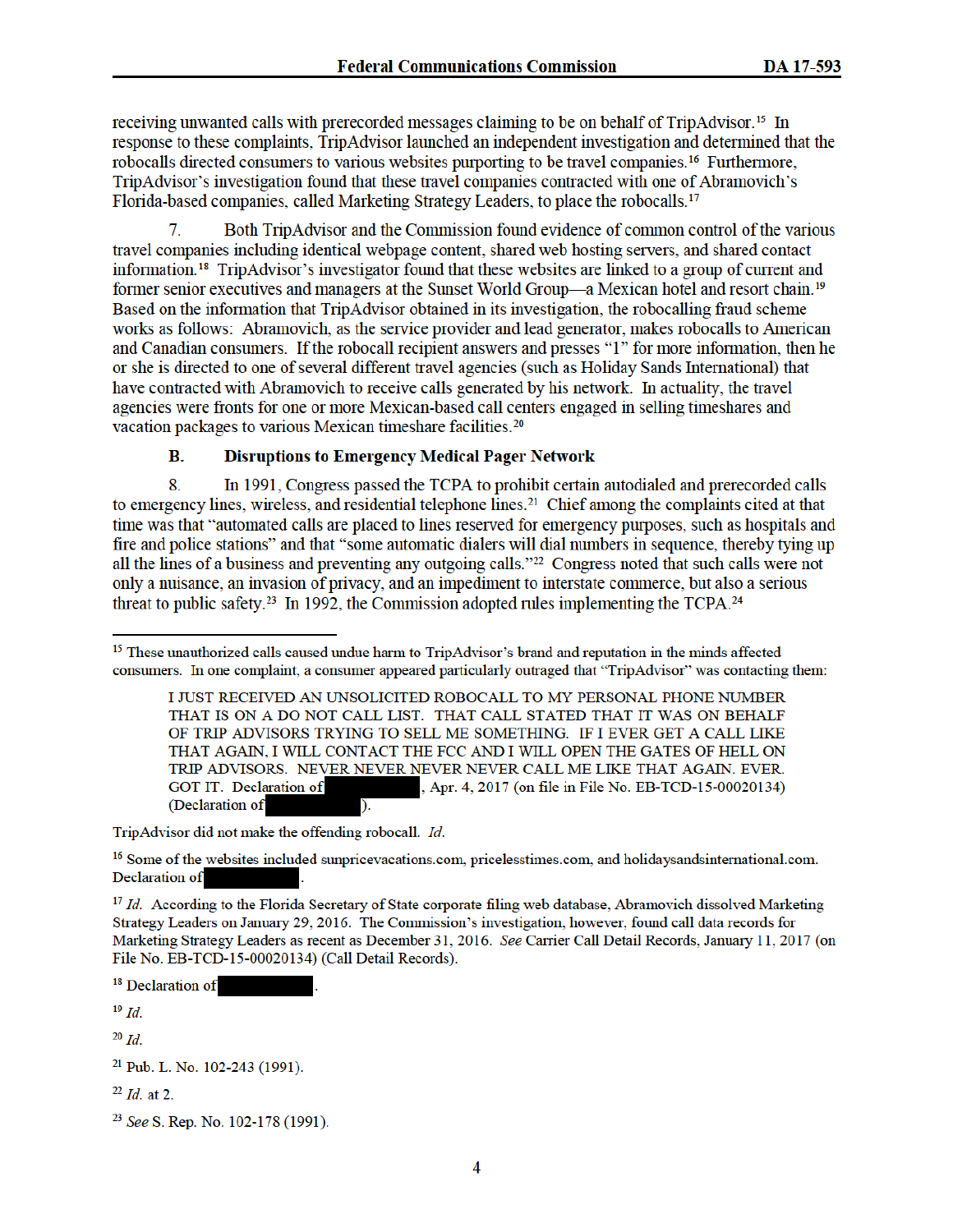9. Spōk, Inc. (Spōk), headquartered in Springfield, Virginia, provides paging services for hospitals, emergency rooms, and physicians. Paging services are essential in hospitals and emergency rooms across the country, with an estimated 85 percent of hospitals relying on this technology to ensure that emergency room doctors, nurses, emergency medical technicians (EMTs), and other first responders receive immediate alerts.25 Because paging technology is not equipped to handle voice calls, a large-scale robocalling campaign will disrupt—and can potentially disable—the medical pager network. Service outages, slowdowns, or other problems caused by robocalls flooding an emergency medical pager network constitute a serious risk to public safety because they interfere with critical hospital and emergency room communications. In December 2015, Spōk contacted the Commission to report and complain about a significant robocalling event that was disrupting its emergency medical paging service.<sup>26</sup> From the information provided by Spōk, the Commission traced the calls to Adrian Abramovich through his company, Marketing Strategy Leaders.

#### **C. FCC Investigation**

10. On December 13, 2016, Bureau staff subpoenaed Abramovich's call records for the three-month period from October 1, 2016 to December 31, 2016.27 According to subpoena responses received by the Commission, Abramovich, purportedly doing business as Marketing Strategy Leaders, made 96,758,223 calls during this time period,<sup>28</sup> averaging over a million calls a day.<sup>29</sup> Furthermore, Bureau staff reviewed a sample 80,000 of the calls (1,000 calls on each day that Abramovich made robocalls during the last three months of 2016). All of the calls reviewed by Bureau staff were spoofed; each calling number matched the area code (first three digits) and central office code (second three digits) of the called number.30

11. The Bureau analyzed the details of the 96,758,223 robocalls using an industry-standard, commercially available software and database of known assigned and ported wireless numbers to determine whether any of the robocalls went to wireless phones.<sup>31</sup> From this analysis, Bureau staff

<sup>25</sup> *See Hospitals turning a 'pager' on data hardware*, The Boston Globe (Feb. 2, 2016), https://www.bostonglobe.com/business/2016/02/01/beep-this-accessory-busy-doctors-finally-getsupgrade/gRcjTy7w3RuTJiqaeKTsEN/story html (last visited June 19, 2017).

<sup>26</sup> *See* E-mail from Dexter Lee, Director, Corporate Technology Operations, Spōk, Inc., to John Healy, FCC Public Safety and Homeland Security Bureau (Dec. 15, 2015, 14:19 ET); E-mail from Dexter Lee, Director, Corporate Technology Operations, Spōk, Inc., to Kristi Thompson, Deputy Division Chief, FCC Enforcement Bureau (Dec. 17, 2015, 00:59 ET).

<sup>27</sup> *See* Call Detail Records.

<sup>28</sup> *Id.* Abramovich made calls to consumers in both the United States and Canada. He called 84,866,060 U.S. consumers and 11,892,163 Canadian consumers during the three-month period examined by the Bureau. *Id.* Total calls for each month are as follows: 36,539,978 (October), 30,716,165 (November), and 29,502,080 (December). *Id.*

<sup>29</sup> *Id.* On his busiest day, October 19, 2016, Abramovich made 2,121,106 calls. The fewest calls he made on a single business day was 644,051 and averaged over 200,000 calls on Saturdays.

<sup>30</sup> *Id.* The apparent spoofing violations are discussed further in a separate Notice of Apparent Liability issued by the Commission. *See Adrian Abramovich, Marketing Strategy Leaders, Inc., and Marketing Leaders, Inc.*, Notice of Apparent Liability for Forfeiture, FCC 17-80 (June 22, 2017).

<sup>31</sup> *See* Interactive Marketing Solutions, *EasyID*, https://www.ims-dm.com/mvc/page/easyid/ (last visited June 19, 2017). EasyID is Interactive Marketing Solution's software that allows clients to eliminate wireless numbers from calling lists. *Id.* Interactive Marketing Solutions, Inc. is a member of the Direct Marketing Association and bills itself as "the country's largest single-source supplier" of data identifying telephone numbers that have been assigned (continued….)

<sup>(</sup>Continued from previous page) 24 47 CFR § 64.1200. *See Rules and Regulations Implementing the Telephone Consumer Protection Act of 1991*, Report and Order, 7 FCC Rcd 8752 (1992).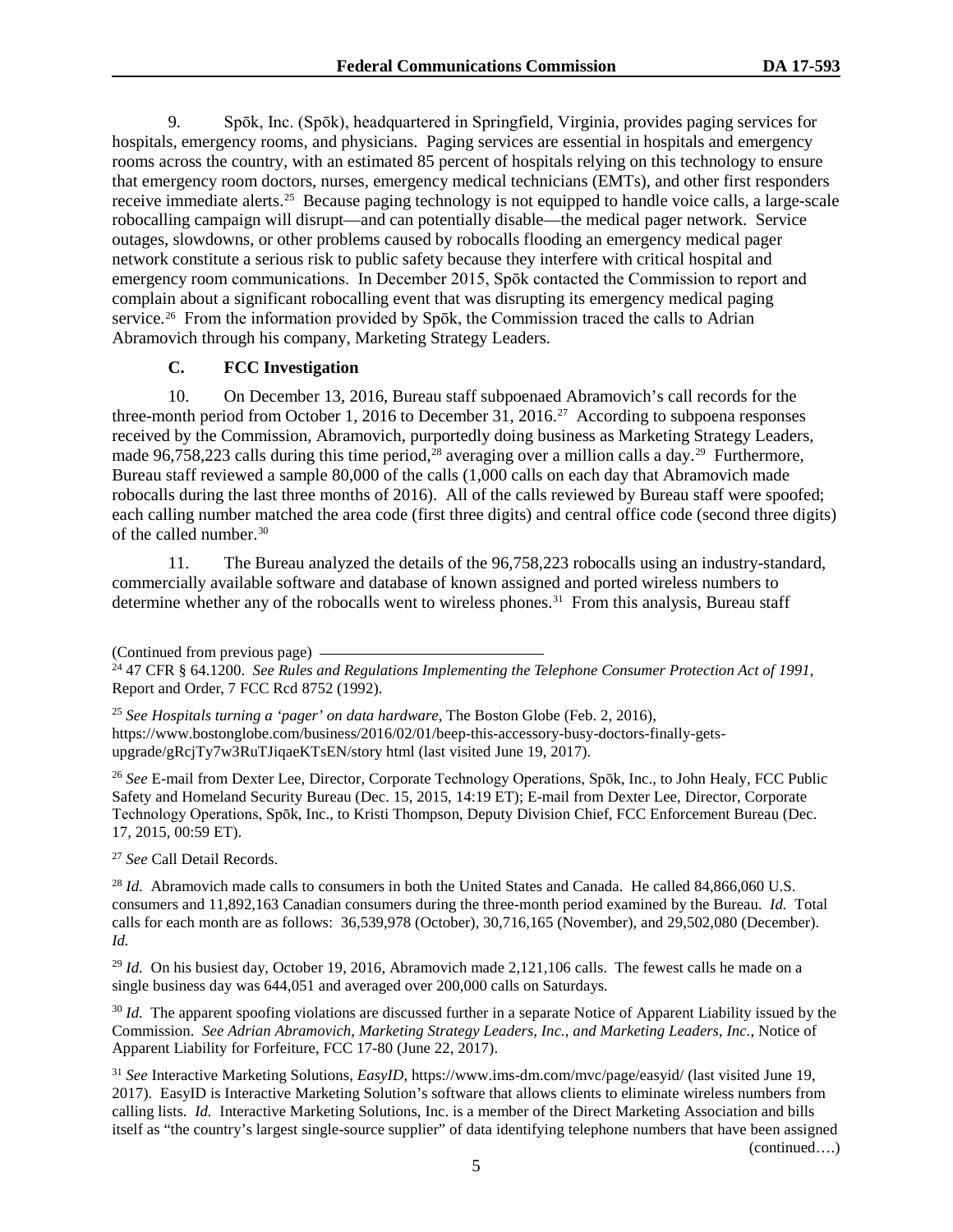confirmed that, of the calls to consumers in the United States, 75,307,389 were robocalls to wireless phones, while 9,558,671 were robocalls to landline phones.<sup>32</sup> Bureau staff randomly contacted 105 different recipients of robocalls made by Abramovich and spoke with 43 of them to confirm that they were the owner of the affected telephone number and received the calls, and to ask whether the consumer gave permission to Abramovich to robocall them on the affected phone number.33 None of the consumers that the Bureau contacted gave permission—written or otherwise—to Abramovich to make robocalls to their phones. Of the 43 consumers contacted by the Bureau, 38 received robocalls from Abramovich on their wireless numbers, 4 received robocalls on their residential lines, and one was unable to recall the robocall that Abramovich made to her phone. Additionally, Bureau staff examined robocall complaints received by the Commission in late 2016 and compared them to the records of calls that Abramovich made in the last three months of 2016. Bureau staff matched 66 complaints to robocalls made by Abramovich—including 61 robocalls to wireless numbers and 5 robocalls to residential lines.

#### **III. APPLICABLE LAW AND VIOLATIONS**

12. Based on the evidence gathered in the Bureau's investigation, we find that Abramovich violated multiple provisions of the Communications Act and the Rules. Specifically, we find that Abramovich violated provisions of the Telephone Consumer Protection Act (TCPA) and the Commission's rules that prohibit making (1) prerecorded voice messages and autodialed calls to emergency telephone lines,  $34$  (2) prerecorded messages and autodialed calls to cell phones,  $35$  and (3) prerecorded telemarketing calls to residential phone lines without prior express written consent absent an emergency purpose.<sup>36</sup> In addition, and pursuant to Section  $503(b)(1)(D)$  of the Communications Act, we find that Abramovich knowingly, willfully, and with reckless disregard for the truth, violated the federal wire fraud statute.<sup>37</sup>

### **A. Violations of TCPA**

13. Prohibitions Against Prerecorded Voice Messages. The TCPA prohibits certain prerecorded message calls to consumers. Section  $227(b)(1)(A)(i)$  of the Communications Act and Section  $64.1200(a)(1)(i)$  of the Rules prohibit prerecorded voice message calls to "any emergency telephone line, including any 911 line and any emergency line of a hospital, medical physician or service office, health care facility, poison control center, or fire protection or law enforcement agency."38 Similarly, Section  $227(b)(1)(A)(iii)$  of the Communications Act and Section 64.1200(a)(1)(iii) of the Rules prohibit calls to cell phones and other mobile services, such as paging systems. It is unlawful "for any person . . . to make any call . . . using any automatic telephone dialing system or an artificial or prerecorded voice . . . to any telephone number assigned to a paging service, cellular telephone service, specialized mobile radio

<sup>(</sup>Continued from previous page)

or ported to wireless devices, "to help businesses comply with state and federal legislation." Interactive Marketing Solution – Do Not Contact List Solutions, https://www.ims-dm.com/mvc/index.php (last visited June 19, 2017).

<sup>&</sup>lt;sup>32</sup> In addition, Abramovich made 6,172,394 calls to Canadian wireless subscribers and 5,720,369 calls to Canadian landline subscribers between November 17, 2016, and December 20, 2016. *See* Call Detail Records.

<sup>33</sup> *See* Declaration of Daniel Stepanicich; Declaration of Bridgette Washington, February 17, 2017 (on file in File No. EB-TCD-15-00020134).

<sup>&</sup>lt;sup>34</sup> See 47 U.S.C. § 227(b)(1)(A)(i); 47 CFR § 64.1200(a)(1)(i).

<sup>35</sup> *See* 47 U.S.C. §§ 227(b)(1)(A)(i), (iii); 47 CFR § 64.1200(a)(1)(iii).

<sup>36</sup> *See* 47 U.S.C. § 227(b)(1)(B); 47 CFR § 64.1200(a)(3).

<sup>37</sup> *See* 47 U.S.C. § 503(b)(1)(D); 18 U.S.C. § 1343.

<sup>38</sup> 47 U.S.C. § 227(b)(1)(A)(i); 47 CFR § 64.1200(a)(1)(i).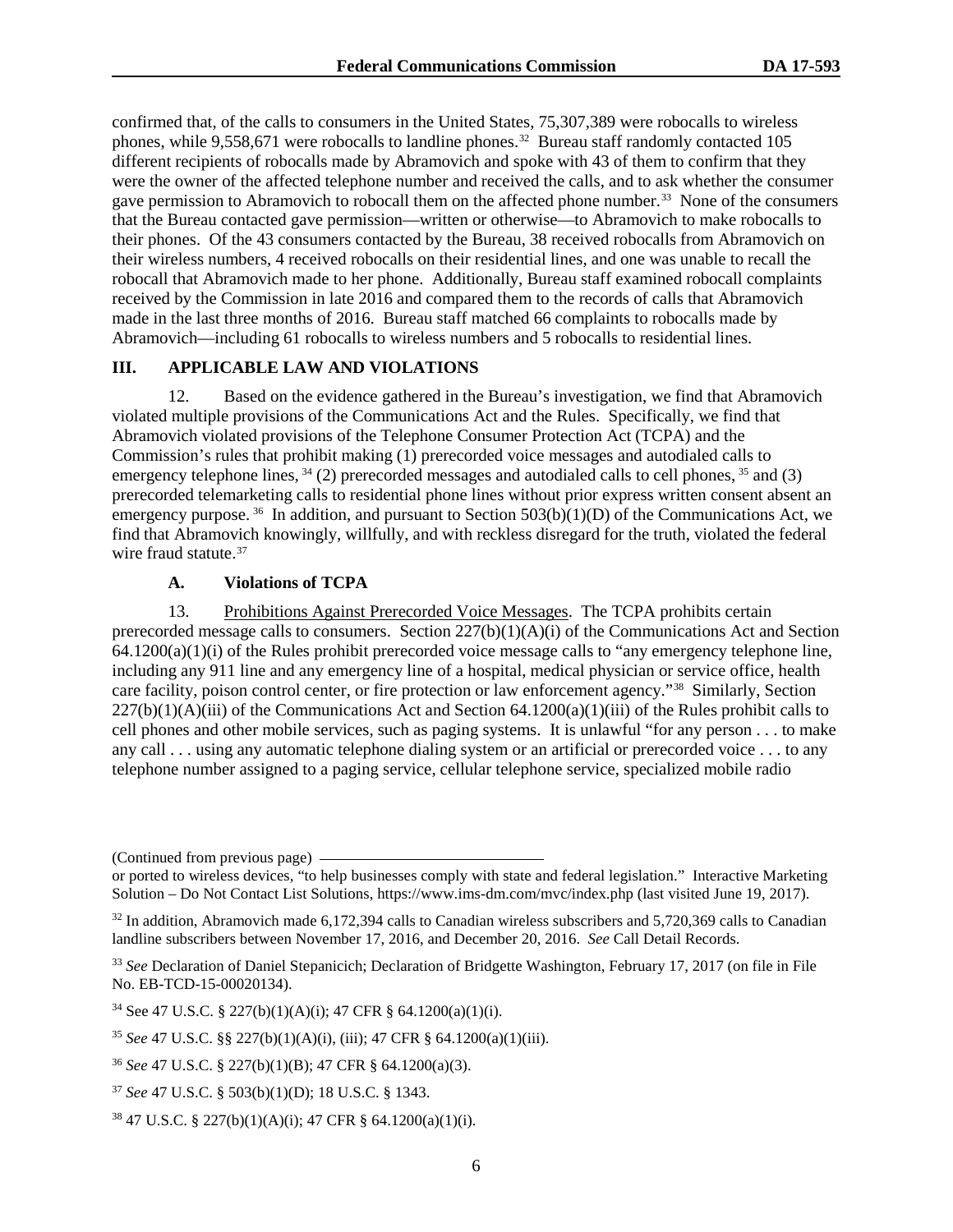service, or other radio common carrier service, or any service for which the called party is charged for the call."39 These broad prohibitions cover all prerecorded voice and autodialed calls.

14. Two exceptions to these prohibitions are: (1) calls made for emergency purposes; and (2) calls made with the prior express consent of the called party.40 Prior express written consent is required if the calls include advertisements or constitute telemarketing.<sup>41</sup> An advertisement is defined as "any material advertising the commercial availability or quality of any property, goods or services."<sup>42</sup> Likewise, the rules define "telemarketing" as "the initiation of a telephone call or message for the purpose of encouraging the purchase . . . of property, goods, or services, which is transmitted to any person."43

15. The Communications Act and the Rules also restrict prerecorded message calls to residential phone lines when the prerecorded message includes an advertisement or constitutes telemarketing.<sup>44</sup> Specifically, Section  $64.1200(a)(3)$  of the Rules states that "[n]o person or entity may: . . . [i]nitiate any telephone call to any residential line using an artificial or prerecorded voice to deliver a message without the prior express *written* consent of the called party" unless one or more of four enumerated exceptions apply.45

16. Calls to Emergency Telephone Lines. On December 15, 2015, Spōk contacted Commission staff about a robocalling incident affecting its services.46 In its December complaint, the company reported a high volume of robocalls that hit its paging network on December 14, 2015.47 Using the affected numbers provided by Spōk, the Commission's investigation traced the calls to Abramovich.48 According to Spōk, the large volume of illegal calls had the potential to render Spōk's network completely inoperable and many of Spōk's customers reported intermittent outages.<sup>49</sup>

17. Spōk's paging system constitutes an "emergency telephone line." Spōk represents that its paging system provides communications between and among physicians, nurses and patients.<sup>50</sup> According to Spōk, medical professionals and first responders often rely on paging during emergencies

 $42$  47 CFR § 64.1200(f)(1).

<sup>43</sup> 47 CFR § 64.1200(f)(12).

<sup>44</sup> Section  $227(b)(1)(B)$  of the Communications Act prohibits any person "to initiate any telephone call to any residential telephone line using an artificial or prerecorded voice to deliver a message without the prior express consent of the called party unless the call is initiated for emergency purposes or is exempted by rule or order by the Commission. . . . " 47 U.S.C.  $\S$  227(b)(1)(B). The Commission set forth specific exemptions to the prohibition in its Rules.

<sup>45</sup> The exceptions are calls for emergency purposes, calls not made for a commercial purpose, calls made for a commercial purpose but do not include advertisements or telemarketing, and calls made for tax-exempt nonprofit organizations. *See* 47 CFR § 64.1200(a)(3) (emphasis added).

<sup>46</sup> As discussed above, Spōk provides wireless paging systems for hospitals and medical personnel. *See* Spōk, *Paging Services*, http://www.spok.com/solutions/paging-services (last visited June 19, 2017).

<sup>47</sup> Spōk, Inc., Informal Complaint to the Bureau of Consumer and Governmental Affairs (Dec. 15, 2015) (Spōk Complaint).

<sup>48</sup> *See supra* para. 9.

<sup>49</sup> *Id.*

<sup>50</sup> Spōk, *Paging Services*, http://www.spok.com/solutions/paging-services (last visited June 19, 2017).

 <sup>39</sup> 47 CFR § 64.1200(a)(1)(iii); 47 U.S.C. § 227(b)(1)(A)(iii).

<sup>40</sup> *See* 47 U.S.C. § 227(b)(1)(A)(iii); 47 CFR § 64.1200(a)(1)(iii).

<sup>&</sup>lt;sup>41</sup> 47 CFR §§ 64.1200(a)(2)-(3). There are exceptions for calls made on behalf of tax-exempt nonprofit organizations or a call that delivers a "health care" message made by an entity identified in the HIPAA Privacy Rule. *Id.*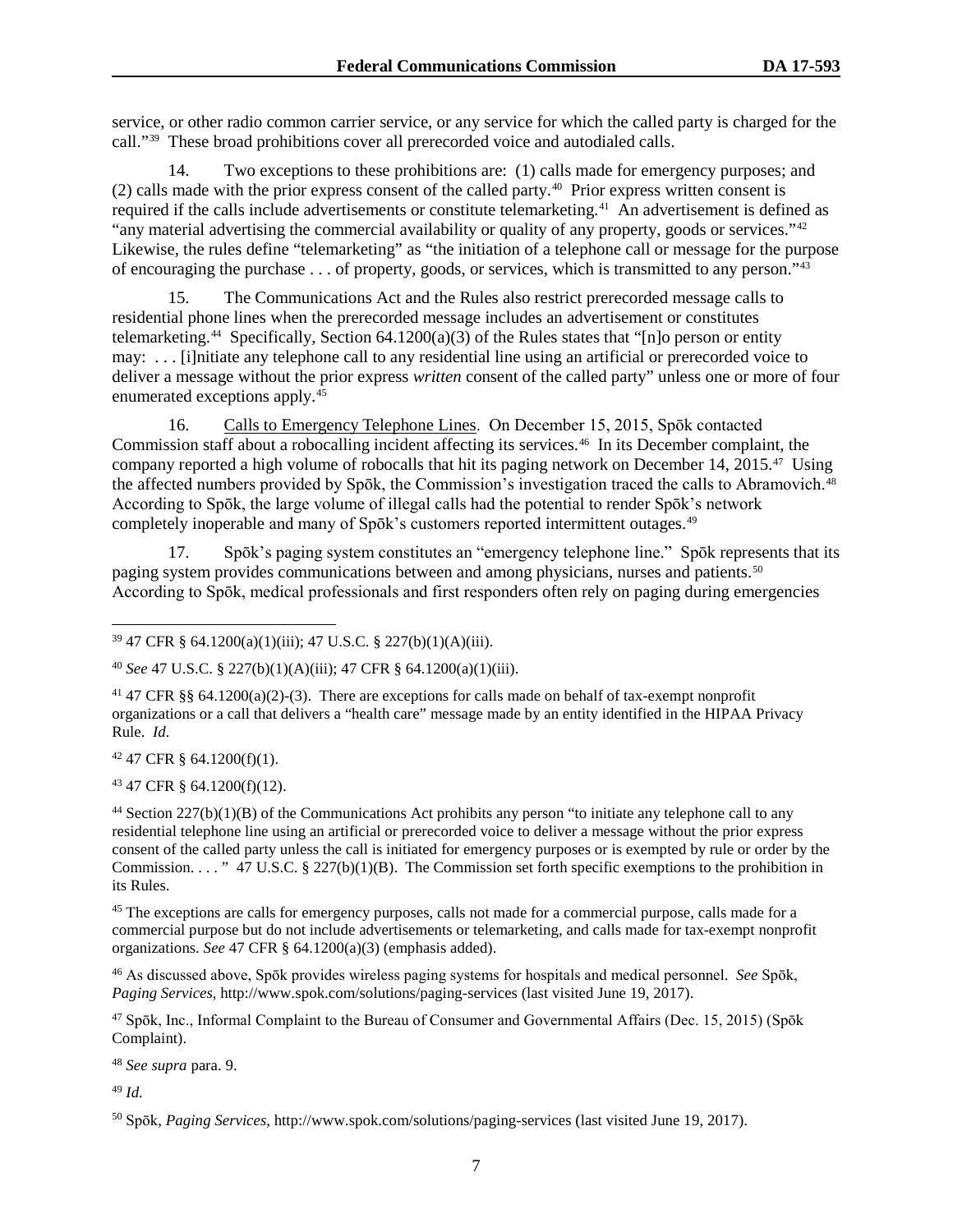because cellular networks can fail.51 The Commission has previously made similar findings. In the aftermath of Hurricane Katrina, the Commission noted that paging services "are a critical part of emergency response" and that first responders, hospitals, and critical infrastructure providers "rely on paging services during emergencies."52 Further, as one Spōk customer explained in a complaint filed with the Commission, she uses her pager as an emergency contact number for her patients.53 We therefore find that Spōk's paging system is an "emergency telephone line" as described in Section  $64.1200(a)(1)(i)$  of the Rules because it provides critical emergency communications to hospitals and physicians and other medical personnel.

18. The calls made to Spōk's paging system were prerecorded telemarketing calls in violation of the Act. The calls contained prerecorded messages notifying the listener that he or she was eligible for a discounted vacation.54 The sale of vacation packages constitutes telemarketing requiring prior express written consent.<sup>55</sup> Because the numbers in question belong to pagers used by medical personnel in hospitals, it stands to reason that the subscribers did not provide express written permission to receive automated telemarketing calls. Moreover, Spōk itself complained that the robocalls made to phone numbers on its paging network were unauthorized when it alerted the Commission about the calls and requested assistance with stopping them. We conclude, therefore, that Abramovich made prerecorded telemarketing message calls to Spōk's emergency paging system for a non-emergency purpose without prior express written consent in violation of Section 64.1200(a)(1)(i) of the Rules.

19. Calls to Wireless Telephone Lines. As part of the investigation, Bureau staff spoke with 39 wireless subscribers who received robocalls from Abramovich on their wireless phones. These consumers reported that the calls contained prerecorded messages telling the listeners that they had been selected by Marriott, or another travel company, to receive a discounted vacation; the vacation could be claimed by "pressing 1."56 The individuals each confirmed that they (1) owned the telephone number at the time of the call, and (2) never consented to receive these calls.<sup>57</sup> Additionally, the Commission received 61 complaints from wireless consumers that the Bureau was able to trace back to Abramovich's call records. The complaints all state that the robocalls were unauthorized. Thus, we conclude that Abramovich made at least 100 prerecorded message calls to wireless numbers without prior express consent in violation of the Communications Act and the Rules. In addition, as noted previously, the Bureau identified that 75,307,389 of the 96,758,223 robocalls Abramovich made during the last three months of 2016 were made to wireless phones in the United States.

20. Abramovich's robocalling campaigns tried to entice consumers to purchase vacation packages by using messages that falsely claimed affiliation with trusted travel companies. In light of the facts that: (1) numerous consumers filed complaints with the Commission about these specific robocalls, and (2) each consumer contacted by Bureau staff denied giving consent to receive such robocalls, we conclude that all 75,307,389 robocalls to wireless phones violated the TCPA's prohibitions on unauthorized robocalls to wireless phones.

 <sup>51</sup> *Id.*

<sup>52</sup> *Recommendations of the Independent Panel Reviewing the Impact of Hurricane Katrina on Communications Networks*, Order on Reconsideration, 22 FCC Rcd 18013, 18029, para. 34 (2007).

<sup>53</sup> Zendesk Complaint #889821 (Apr. 1, 2016).

<sup>54</sup> Spōk Complaint.

<sup>55</sup> *See* 47 CFR § 64.1200(f)(11).

<sup>56</sup> *See supra* para. 5. Thus, as discussed above, these calls constitute telemarketing.

<sup>57</sup> Declaration of Daniel Stepanicich.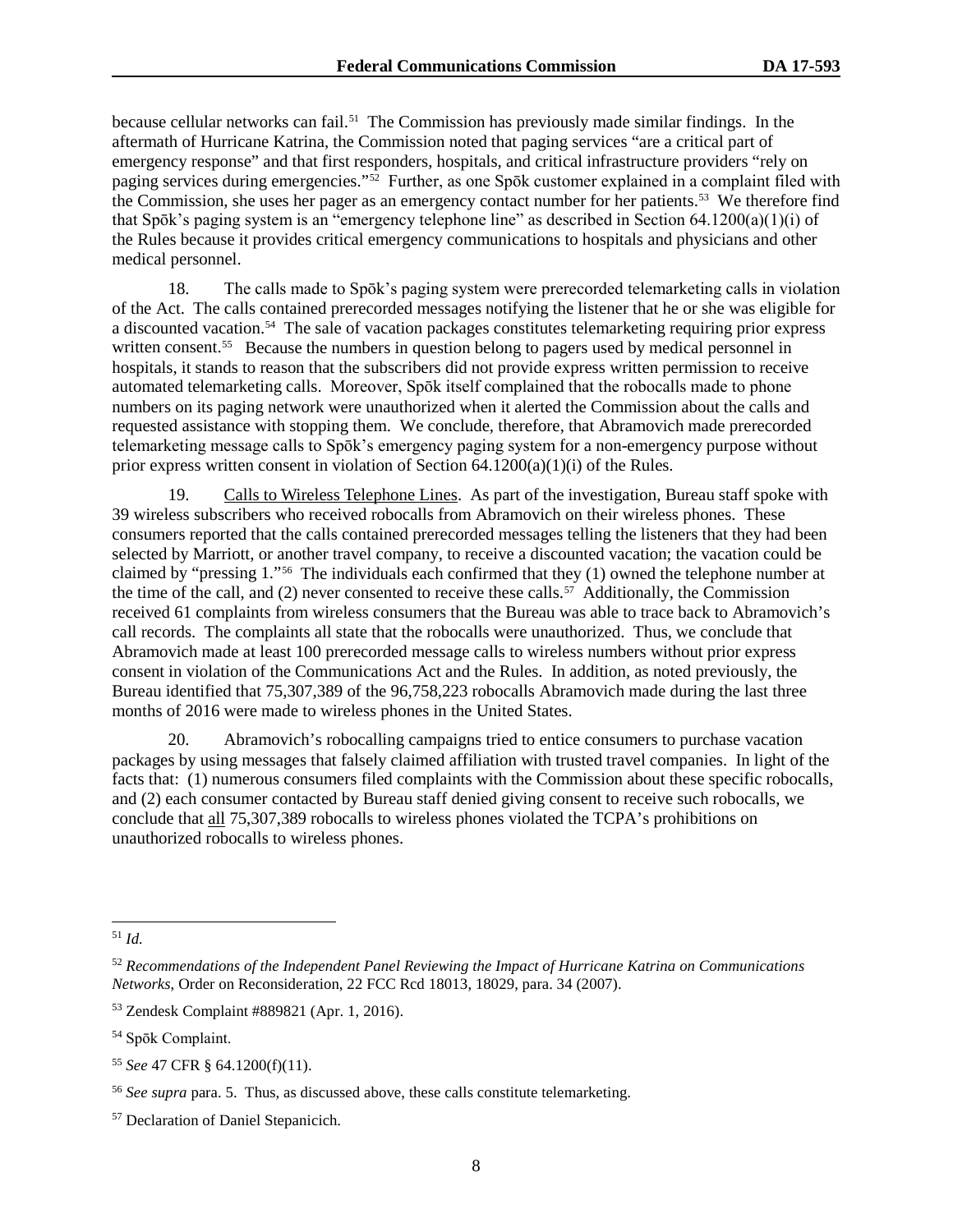21. Calls to Residential Telephone Lines. Commission staff verified that at least four of the calls were to residential lines.58 The calls encouraged listeners to "press 1" to purchase a discounted vacation package, and therefore constitute telemarketing calls and do not fall within one of the exceptions listed in Section 64.1200(a)(3) of the Rules. These four individuals confirmed that they (1) owned the number, and (2) did not consent to receive telemarketing calls. Furthermore, of the 66 complaints received by the Commission, five involved robocalls made to residential lines. Thus, we find that Abramovich violated the Act and the Rules by making at least nine prerecorded message telemarketing calls to residential lines without prior express written consent.

22. Finding of Violations. Based on the record developed in this case, the Commission finds that Abramovich made one or more calls with prerecorded messages in violation of Section 227 of the Communications Act and Section 64.1200 of the Rules.

#### **B. Violations of the Federal Wire Fraud Statute**

23. Section  $503(b)(1)(D)$  of the Communications Act and Section 1.80(a)(5) of the Rules permits the Commission to propose a forfeiture against any person who violates the federal wire fraud provisions in Section 1343 of Title 18 of the U.S. Code.59 Section 1343 states that a violation of the wire fraud statute occurs when a person:

[H]aving devised or intending to devise any scheme or artifice to defraud, or for obtaining money or property by means of false or fraudulent pretenses, representations or promises, transmits or causes to be transmitted by means of wire, radio, or television communication in interstate or foreign commerce, any writings, signs signals, pictures, or sounds for the purpose of executing such schemes or artifice.  $\dots$ <sup>60</sup>

Under Section 1343, there are two elements to a fraud violation: "(1) a scheme to defraud, and (2) the use of an interstate wire or radio communication to further the scheme."61

24. Scheme to Defraud. While there is no exact definition of a "scheme to defraud," the courts and the Commission have determined that the "essence of a scheme is a plan to deceive persons as to the substantial identity of the things they are to receive in exchange."62 Deception occurs when the representation would mislead a person of ordinary prudence.63A scheme to defraud requires the specific intent to make a misrepresentation or omission that is material to the scheme.<sup>64</sup>

25. Specific intent requires the wrongdoer to have undertaken the act or omission "willfully and with specific intent to deceive or cheat, ordinarily for the purpose of either causing some financial

 <sup>58</sup> *See supra* para. 19. As noted above, 9,558,671 of the 96,758,223 robocalls reviewed by the Bureau were made to landline phones in the United States. However, the Bureau's review did not ascertain the percentage of these calls placed to residential lines. *See supra* para. 11.

<sup>59</sup> 47 U.S.C. § 503(b)(1)(D); 47 CFR § 1.80(a)(5).

<sup>60</sup> 18 U.S.C. § 1343.

<sup>61</sup> *United States v. Maxwell*, 920 F.2d 1028, 1035 (D.C. Cir. 1990). *See United States v. Lemire,* 720 F.2d 1327, 1334-35 (D.C. Cir. 1983); *United States v. Pollack*, 534 F.2d 964, 971 (1976); *Network Services Solutions, LLC, Scott Madison*, Notice of Apparent Liability, 31 FCC Rcd 12238, 12276, para. 112 (2016); *KHTK (FM)*, Notice of Apparent Liability, 7 FCC Rcd 5108, 5108 (Mass Media Bur. 1992).

<sup>62</sup> *United States v. Brien*, 617 F.2d 299, 307 (1st Cir. 1990). *See Harrison v. United States*, 200 F. 662 (6th Cir. 1912); *Network Services Solutions*, 31 FCC Rcd at 12276, para. 112; *KHTK (FM)*, 7 FCC Rcd at 5108. *But see United States v. Novak*, 443 F.3d 150, 159 (2d Cir. 2006) (holding that defendant could not be convicted of mail fraud because the "victims" received exactly what they bargained for).

<sup>63</sup> *United States v. Louderman*, 576 F.2d 1383, 1388 (9th Cir. 1978), *cert. denied,* 439 U.S. 896.

<sup>64</sup> *Neder v. United States*, 527 U.S. 1, 25 (1999).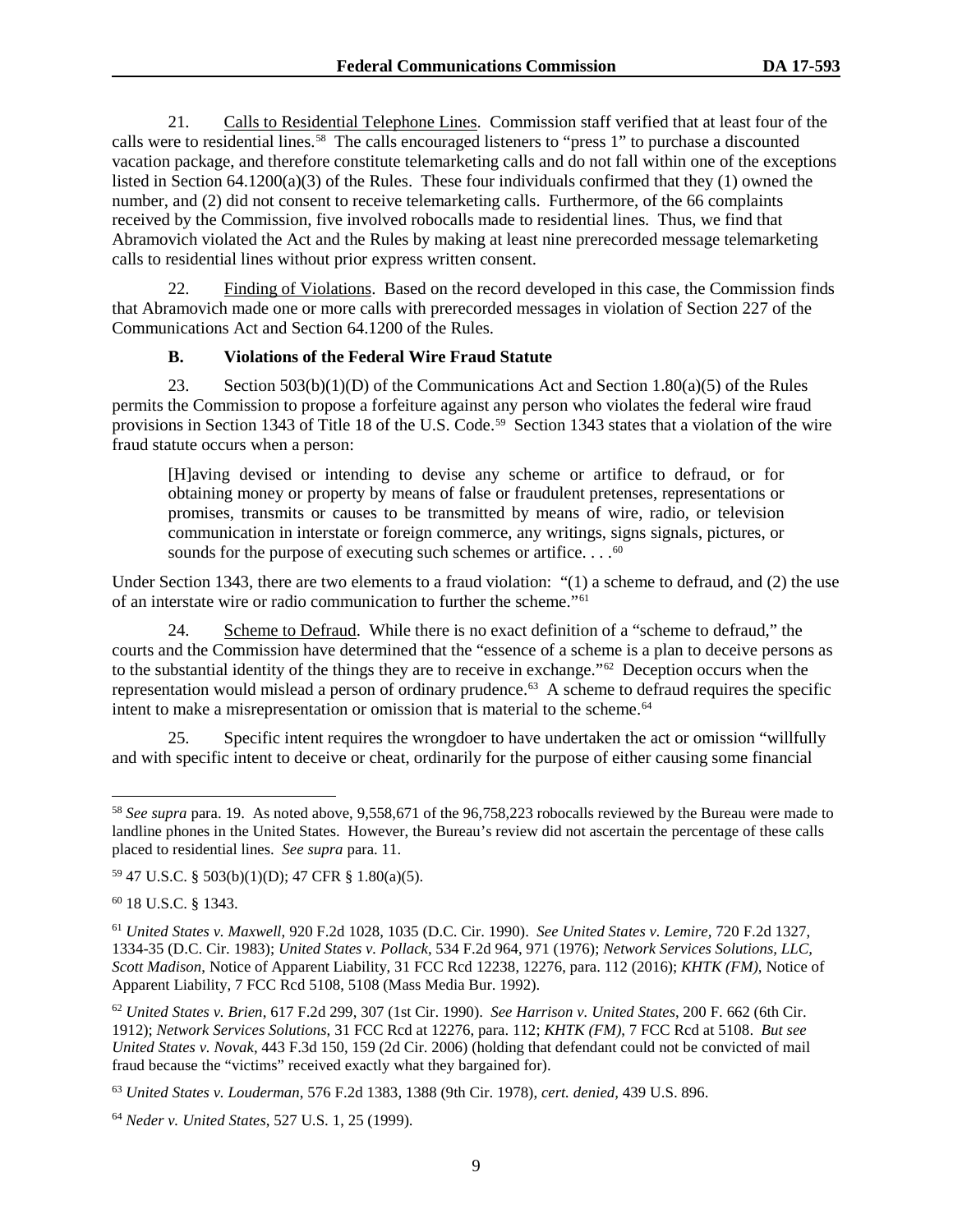loss to another or bringing about some financial gain to one's self."<sup>65</sup> The scheme, however, does not need to be fraudulent upon its face or even misrepresent any material fact.<sup>66</sup> The scheme only needs to be "reasonably calculated to *deceive* persons of ordinary prudence and comprehension."67 In fact, the scheme does not even need to successfully defraud anyone—it is only necessary to show that the scheme had the potential to defraud.<sup>68</sup> Intent can be inferred from the totality of the circumstances rather than direct evidence.<sup>69</sup> Several factors can be considered to determine intent: whether the wrongdoer acted with reckless disregard for the truth;<sup>70</sup> whether the wrongdoer avoided knowledge of the scheme;<sup>71</sup> whether the wrongdoer made affirmative misrepresentations by statements, acts, or omissions;<sup>72</sup> or whether the victim relied on those misrepresentations.<sup>73</sup>

26. In this case, we find that Abramovich made affirmative misrepresentations through statements in prerecorded messages, consumers relied upon those misrepresentations, and that those misrepresentations harmed the companies and consumers, and benefitted Abramovich. The evidence shows that Abramovich falsely represented that the called party was receiving an offer associated with a well-known, reputable travel or hospitality company, such as Marriott, TripAdvisor, Hilton, or Expedia. This misrepresentation was critical to inducing consumers to "press 1" and listen to the sales pitches of his client travel companies. As noted, for example, one complainant said that he responded to the pitch because of his participation in the named company's rewards program.<sup>74</sup> After proceeding through the calls, consumers reported being pressured into purchasing stays at unfamiliar hotel chains and timeshare resorts with no affiliation to the well-known brands invoked in the opening prerecorded message.<sup>75</sup> The fact that consumers could purchase vacation packages does not negate the material misrepresentation; consumers were induced into thinking they had the opportunity to purchase a name-brand commodity at a discounted rate, and then were offered an unknown or significantly less valuable option instead.<sup>76</sup>

27. Abramovich received financial gain by making prerecorded messages containing false representations about who the consumer would be dealing with when she "pressed 1." Instead of a

<sup>67</sup> *Id*. (emphasis in original). *See United States v. Church*, 888 F.2d 20, 24 (5th Cir. 1989) ("The essence of fraud is that its perpetrator has persuaded his victim to believe, beyond the dictates of reason or prudence, what is not so.").

<sup>68</sup> *See Church, 888 F.2d at 24*; *see also United States v. Stargell*, 738 F.2d 1018 (9th Cir. 2013), *cert. denied,* 134 S.Ct. 2289 (2014); *United States v. Stouffer*, 986 F.2d 916, 922 (5th Cir. 1993); *United States v. Schaffer*, 599 F.2d 678, 679-80 (5th Cir. 1979).

<sup>69</sup> *See United States v. O'Connell*, 172 F.3d 921 (D.C. Cir. 1998); *see also United States v. Alston*, 609 F.2d 531, 538 (D.C. Cir. 1979), *cert. denied,* 445 U.S. 918. Specific intent does not require that the wrongdoer intended to violate the law. *United States v. Bibby*, 719 F.2d 1116, 1124 (6th Cir. 1985).

<sup>70</sup> *United States v. Cusino*, 694 F.2d 185, 187 (9th Cir. 1982), *cert. denied,* 461 U.S. 932.

<sup>71</sup> *United States v. Ramsey*, 785 F.2d 184 (7th Cir. 1986), *cert. denied,* 476 U.S. 1186, 1189.

<sup>72</sup> *See Cusino*, 694 F.2d at 187; *see also Durland v. United States*, 161 U.S. 306, 314 (1896) (noting that the mail fraud statute—and by extension the wire fraud statute—is broader than just an actual misrepresentation and also include the allurement of a promise).

<sup>73</sup> *United States v. Ranney*, 719 F.2d 1183, 1188-89 (1st Cir. 1983). *But see Neder*, 527 U.S. at 25 (stating that the government does not have to prove actual reliance on the misrepresentations to establish a wire fraud case).

<sup>74</sup> Declaration of Daniel Stepanicich at 10.

<sup>75</sup> *Id.* at 1-11.

<sup>76</sup> *See Brien*, 617 F.2d at 307 (holding that fraud occurs when a person is deceived as to the substantial identity of what he or she was to receive).

 <sup>65</sup> *Network Services Solutions*, 31 FCC Rcd at 12277, para. 113 (*quoting United States v. Lemire*, 720 F.2d 1327, 1341 (D.C. Cir. 1983)).

<sup>66</sup> *United States v. Bruce*, 488 F.2d 1224, 1229 (5th Cir. 1973).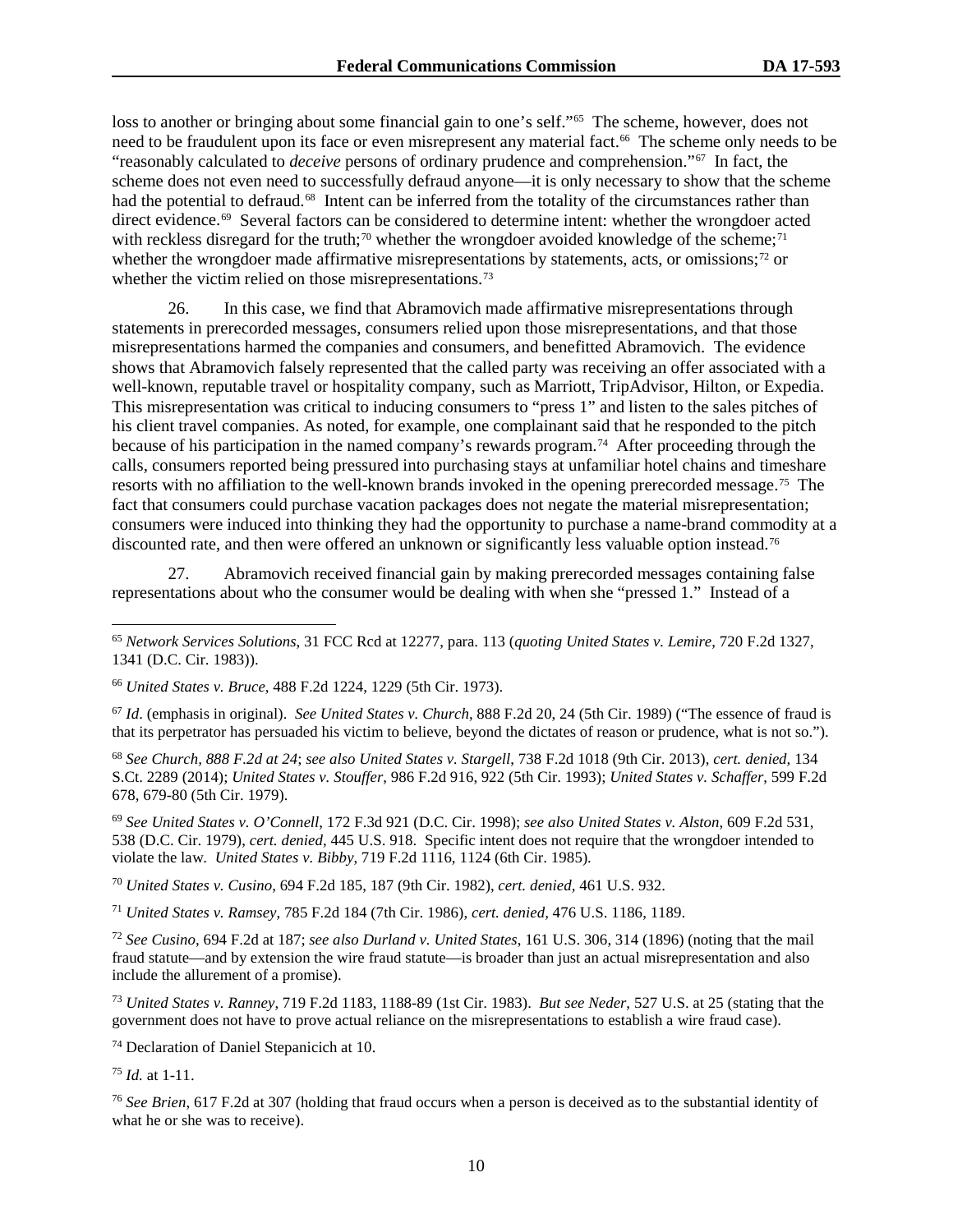reputable and well-known U.S. company, e.g., Marriott, the consumer would be transferred to an unknown Mexican call center. TripAdvisor spoke with an owner of one of the Mexican call centers selling vacation packages who explained Abramovich's business model.<sup>77</sup> Various Mexican call centers contracted with Abramovich to reach out to American consumers via phone campaigns and direct consumers who "pressed 1" to their call agents.<sup>78</sup> This traffic provided by Abramovich could be adjusted up or down based on the call center's capacity and needs.79 The call centers paid Abramovich daily for various amounts of traffic.<sup>80</sup> Abramovich's misrepresentations sent traffic to the call centers who financially compensated him for the traffic.

28. Additionally, a scheme to defraud under the wire fraud statute is not limited to tangible items such as money from which the fraudster obtains a financial benefit. The statute protects all forms of property which includes intangible property rights even if the property owner does not experience any monetary loss. The goodwill of a business is one such intangible property right. When intangible rights are involved, however, there must be more than mere interference with the right—the defendant must also obtain some personal gain such as using the victim's property.

29. Abramovich intended to defraud Marriott, TripAdvisor, and other companies of their goodwill. The prerecorded messages contained statements that gave the impression to consumers that the offers were from well-known travel companies when in fact Abramovich had no affiliation with those companies and no authority to use their names in his marketing scheme. The use of the well-known companies' names was central to Abramovich's telemarketing scheme,"81 and resulted in harm to these companies' goodwill. After receiving the calls, numerous consumers filed complaints with the companies. According to TripAdvisor, these complainants often threatened to cease doing business with TripAdvisor if the calls continued.<sup>82</sup> By using the TripAdvisor, Marriott, and other travel company names in his telemarketing scheme, Abramovich tarnished the goodwill of these companies. Thus, we find that Abramovich made affirmative misrepresentations by wrongfully using the names of well-known businesses, including TripAdvisor and Marriott, thereby misappropriating their goodwill for the purpose of enticing trusting consumers into receiving sales pitches in furtherance of a fraudulent travel scheme.

30. Finally, in order to be deemed a "scheme to defraud," the misrepresentation or omission must be material to the scheme.<sup>83</sup> In other words, the wrongdoer must have intended the misrepresentation or omission to induce the victim to part with property or influence the victim to undertake an action that he or she would not have otherwise done were it not for the misrepresentation.<sup>84</sup> As described above, Commission spoke with dozens of consumers who reported that they relied on the misrepresentations when they "pressed 1."85 For example, one consumer stated that he only proceeded

<sup>78</sup> *Id.*

 $\overline{a}$ 

 $79$  E-mail from Brad Young, Assistant General Counsel, TripAdvisor, Inc., to Daniel Stepanicich, Telecommunications Consumers Division, FCC Enforcement Bureau (May 4, 2017, 15:24 ET).

<sup>80</sup> *Id.*

<sup>81</sup> *See infra* para. 30.

<sup>82</sup> *See supra* para. 6, note 15.

<sup>83</sup> *Neder*, 527 U.S. at 25. *See United States v. Daniel*, 329 F.3d 480, 487 (6th Cir. 2003) ("To convict a defendant of wire fraud the government must prove specific intent, which means not only that a defendant must knowingly omit a material fact, but also that the misrepresentation or omission must have the purpose of inducing the victim of the fraud to part with property or undertake some action that he would not otherwise do absent the misrepresentation or omission.").

<sup>84</sup> *United States v. Gray*, 96 F.3d 796, 775-76 (5th Cir. 1996).

<sup>85</sup> *See supra* para. 26; Declaration of Daniel Stepanicich at 10.

<sup>&</sup>lt;sup>77</sup> Declaration of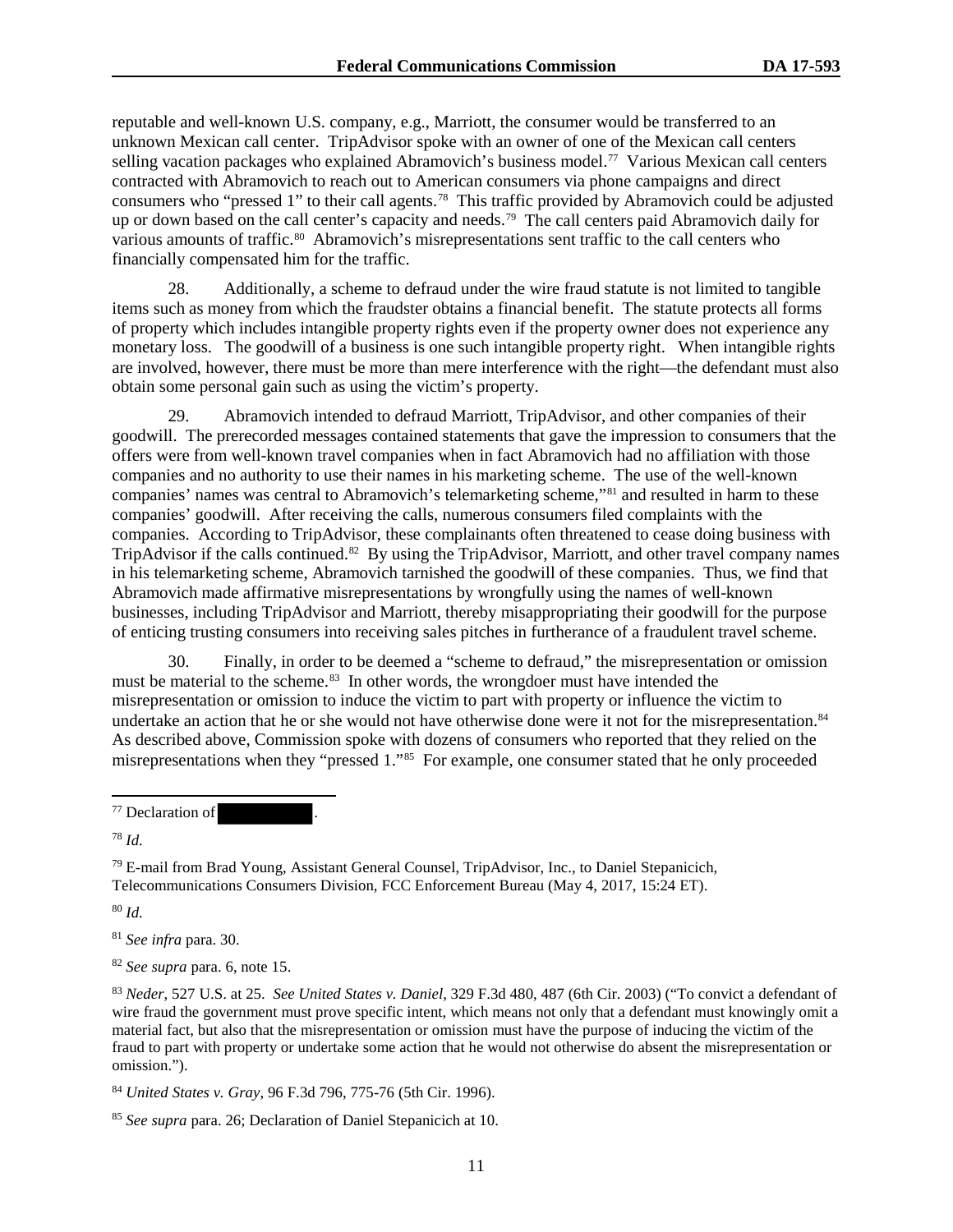through the call because he was a Marriott Rewards member.<sup>86</sup> Had the calls not falsely claimed to be associated with reputable businesses to gain customers' trust, some of the consumers would not have continued listening to the call. Thus, Abramovich's misrepresentation that the calls were from Marriott or other trusted companies was highly material to his scheme. The Commission, therefore, finds that Abramovich's robocalls were part of a fraudulent scheme centered on misappropriating well-known brand names to deceive victims into listening to high-pressure vacation package sales presentations.

31. Use of Interstate Wires in Furtherance of the Scheme. To violate the federal wire fraud statute, the wrongdoer must use "wire, radio, or television communication" to further the fraudulent scheme.<sup>87</sup> The evidence gathered by the Commission shows that Abramovich used the interstate wires to directly further his scheme. Between October 1, 2016 and December 31, 2016, Abramovich placed 96,758,223 telephone calls to consumers across the United States and Canada.<sup>88</sup> Thus, we find that Abramovich made use of interstate wires via the telephone system to further his fraudulent telemarketing scheme in violation of the federal wire fraud statute.<sup>89</sup>

32. Finding of Violations. Based on the evidence and pursuant to Section  $503(b)(1)(D)$  of the Communications Act, the Commission finds that Abramovich made fraudulent representations over the telephone system in violation of the federal wire fraud statute codified in Section 1343 of Title 18.

#### **IV. OPPORTUNITY TO RESPOND TO THIS CITATION**

33. Abramovich may respond to this Citation within 30 calendar days from the release date of this Citation by any of the following methods: (1) a written statement, (2) a teleconference interview, or (3) a personal interview at the Commission Field Office nearest to Abramovich's place of business. The Commission Field Office nearest Abramovich is located in Miami, Florida.

34. If Abramovich requests a teleconference or personal interview, contact Kristi Thompson at (202) 418-1318. We note that such teleconference or interview must take place within 30 calendar days of the release date of this Citation. If Abramovich prefers to submit a written response with supporting documentation, send the response within 30 calendar days of the release date of this Citation to the contact and address provided in paragraph below.

35. All written communications should be sent to the address below.

Richard A. Hindman, Chief Telecommunications Consumers Division Enforcement Bureau Federal Communications Commission 445 12th Street, SW, Rm. 4-C224 Washington, DC 20554 **Re: EB-TCD-15-00020488** 

36. Upon request, the Commission will make reasonable accommodations for persons with disabilities. If applicable, Abramovich should provide a description of the accommodation required, and include as much detail as possible, and also provide a telephone number and other contact information. Abramovich should allow at least five business days advance notice; last minute requests will be

 $\overline{a}$ 

<sup>&</sup>lt;sup>86</sup> Declaration of Daniel Stepanicich at 10. Marriott Rewards is a travel rewards program that provides various perks to members. Marriott, *Marriott Rewards*, http://www.marriott.com/rewards/rewards-program mi (last visited Feb. 27, 2017).

<sup>87</sup> 18 U.S.C. § 1343. "Wire" includes the telephone system. *See United States v. Sun-Diamond Growers of California*, 138 F.3d 961, 972 (D.C. Cir. 1998) ("The wire fraud statute forbids the use of the interstate telephone system for the purpose of executing a scheme or artifice to defraud.").

<sup>88</sup> *See supra* para. 11.

<sup>89</sup> 18 U.S.C. § 1343.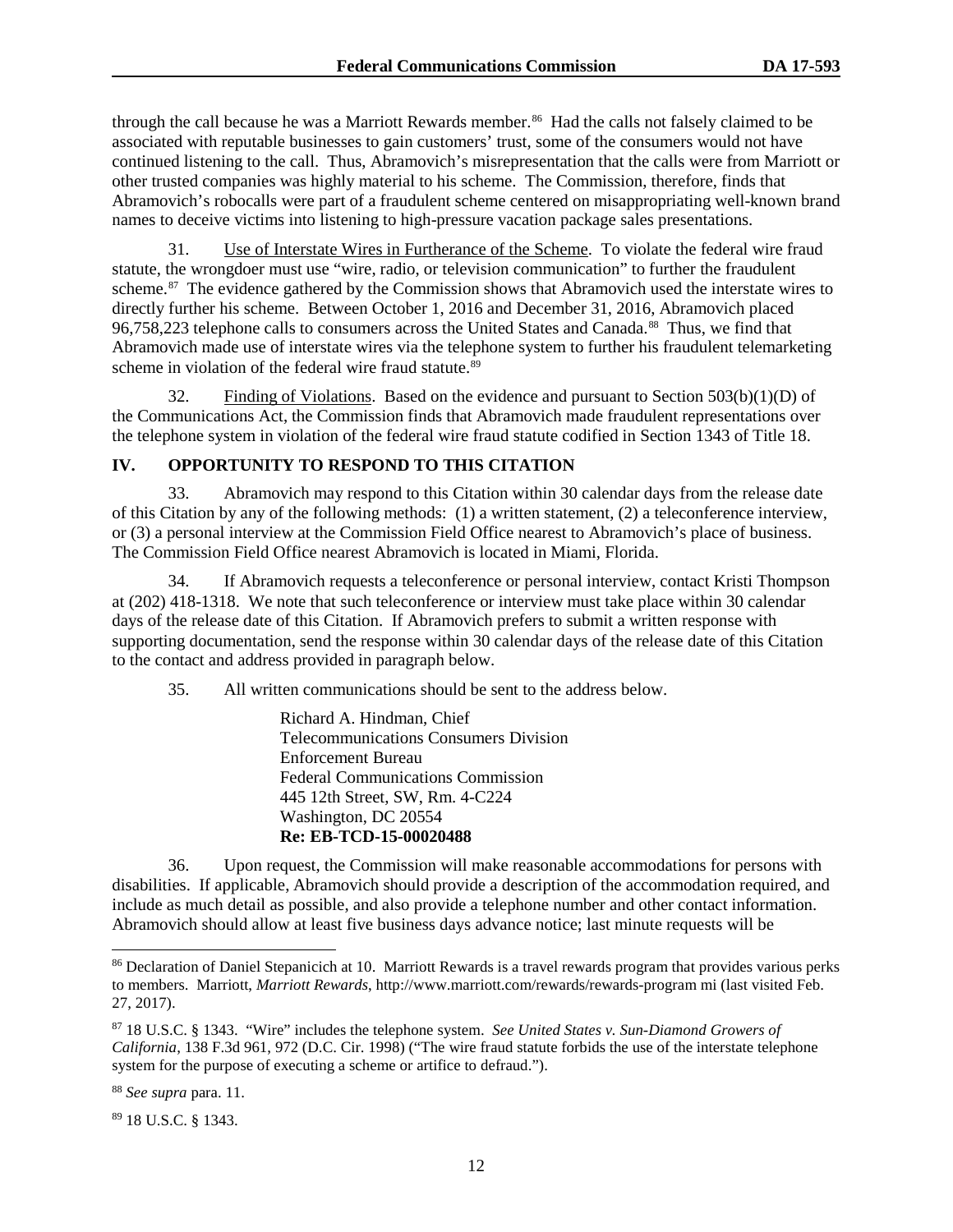accepted, but may be impossible to fill. Abramovich should send an e-mail to fcc504@fcc.gov or call the FCC's Consumer & Governmental Affairs Bureau:

> For sign language interpreters, CART, and other reasonable accommodations: 202-418-0530 (voice), 202-418-0432 (tty);

For accessible format materials (braille, large print, electronic files, and audio format 202-418-0531 (voice), 202-418-7365 (tty).

37. We advise Abramovich that he is a violation of Section 1.17 of the Rules<sup>90</sup> for any person to make any false or misleading written or oral statement of fact to the Commission. Specifically, no person shall:

> (1) In any written or oral statement of fact, intentionally provide material factual information that is incorrect or intentionally omit material information that is necessary to prevent any material factual statement that is made from being incorrect or misleading; and

(2) In any written statement of fact, provide material factual information that is incorrect or omit material information that is necessary to prevent any material factual statement that is made from being incorrect or misleading without a reasonable basis for believing that any such material factual statement is correct and not misleading.

38. Further, the knowing and willful making of any false statement, or the concealment of any material fact, in reply to this Citation is punishable by fine or imprisonment.<sup>91</sup>

39. Violations of Section 1.17 of the Rules or the criminal statute referenced above may result in further legal action, including monetary forfeitures pursuant to Section 503 of the Act.

40. Finally, we warn Abramovich that, under the Privacy Act of  $1974<sup>92</sup>$  Commission staff will use all relevant material information before it, including information disclosed in interviews or written statements, to determine what, if any, enforcement action is required to ensure your compliance with the Act and Rules.

#### **V. FUTURE VIOLATIONS**

41. If, after receipt of this Citation, Abramovich (or any entity through which he does business) again violates Section 227 of the Act, Sections 64.1200 of the Rules, and the federal wire fraud statute by engaging in conduct of the type described herein, the Commission may impose sanctions for each such violation. For example, the Commission may impose monetary forfeitures of up to \$19,246 per violation of Section 227 and a base forfeiture of \$5,000 per violation of wire fraud pursuant to Section  $503(b)(1)(D)$ .<sup>93</sup> Further, as discussed above, the Commission may assess for feitures on both the conduct that led to this Citation and the conduct following it.<sup>94</sup>

 <sup>90</sup> 47 CFR § 1.17.

<sup>91</sup> 18 U.S.C. § 1001.

 $92$  5 U.S.C. § 552a(e)(3).

<sup>93</sup> 47 CFR § 1.80. *See Adjustment of Civil Monetary Penalties to Reflect Inflation*, Order, DA 16-1453, (Dec. 30, 2016).

<sup>94</sup> *See supra* para. 2.